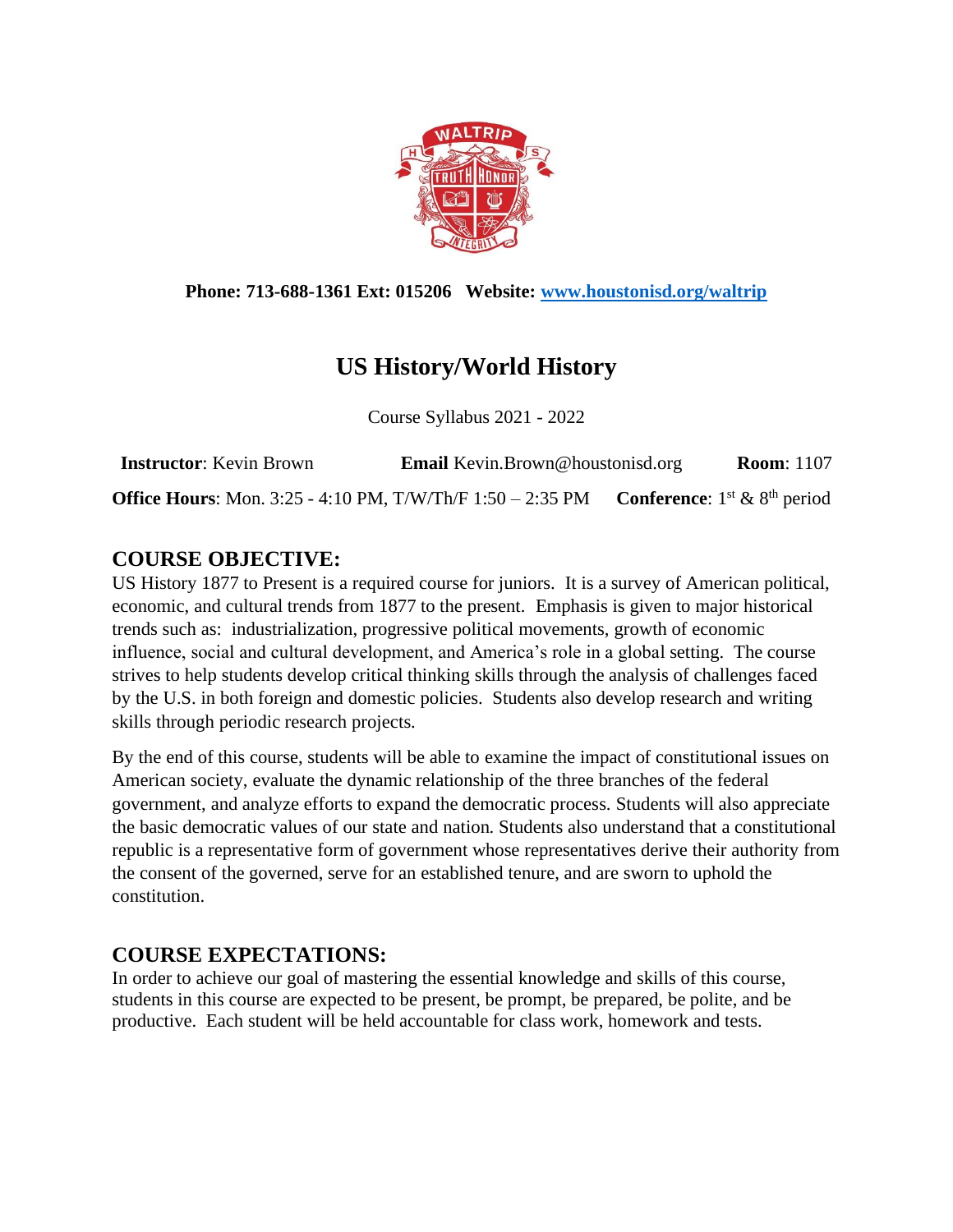## **REQUIRED MATERIALS:**

Computer and internet connection Paper and a pen

# **HOMEWORK REQUIREMENTS:**

Homework will be regularly assigned. Consistent failure to complete homework assignments will result in slower learning, below level mastery of objectives, poor grades and parent/teacher/student conferences.

### **GRADING SCALE:**

Test/Performance Assessment = 35% Class Work  $= 30\%$  $Quizzes = 20%$ Particpation  $= 15\%$ 

# **ABSENCE AND MAKE-UP LEARNING POLICY:**

If you are absent, you are required to make up the **learning** that you miss. There is no way to recover the time lost when a student is not class. In an effort to keep your learning on track when returning from an absence, I may require one or both of the following: time in my classroom after school, work/reading to be done at home. These measures are the sole responsibility of the students to initiate and must be completed within one week of the absence(s).

### **LATE WORK:**

Assignments are late if they are not turned at the time requested. Grade penalties and the amount of time allowed to complete the assignment are as follows:

#### **Late Work related to an absence:**

3 days to turn in the assignment no points deducted full credit eligible

#### **Late Work NOT related to an absence: Business days**

| 1 day late      | $-10$ points                    | max 90 |
|-----------------|---------------------------------|--------|
| 2 days late     | -20 points                      | max 80 |
| 3 days late     | -30 points                      | max 70 |
| 4 days late     | $-40$ points                    | max 60 |
| 5 days or later | zero assigned to the grade book |        |

### **ACADEMIC DISHONESTY:**

Except during designated group work, you are expected to complete homework, class work, and tests on your own. If you use someone else's work—even a phrase—in an essay or assignment, or talk during a NO TALKING assignment, such as a quiz or test, you will receive a ZERO and your parents will be notified. If you copy or otherwise cheat, you will receive a ZERO and your parents will be notified. Cheating is unacceptable and will not be tolerated, but more importantly, cheating does not prepare you to make it on your own.

# **CELL PHONE POLICY:**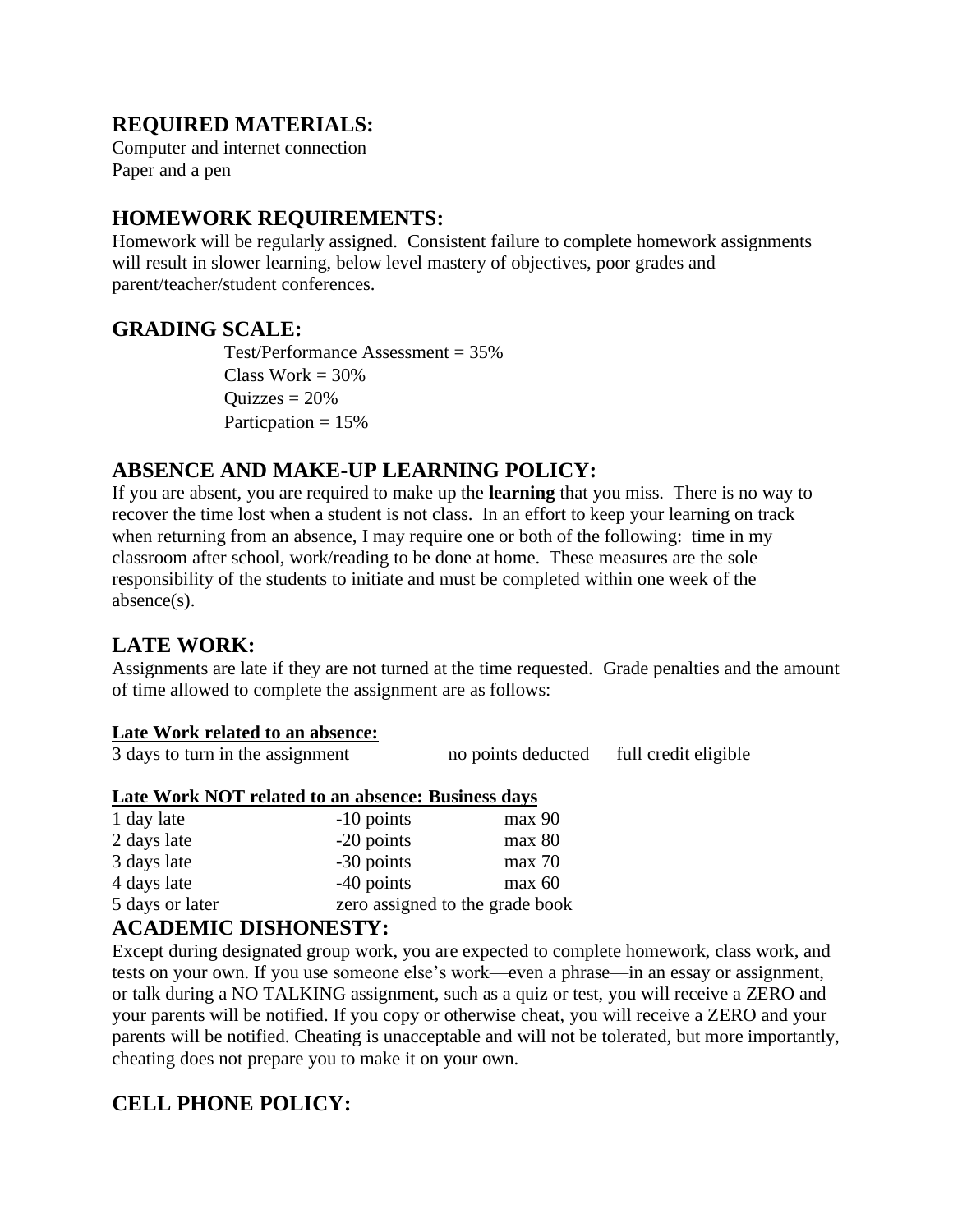Generally, the use of cell phones during class is a distraction and impedes the learning process. Therefore, cell phone use is prohibited during class, unless specifically stated otherwise. On occasion, I may collect cell phones from students at the beginning of class and return at the end. If a student is asked to surrender their cell phone and fails to comply, the disciplinary action prescribed by school policy and procedures will apply.

# **COMMUNICATION:**

I try to communicate with students and families in several different ways. You can always send me an email to my school email address, Kevin.Brown@houstonisd.org. I post the syllabus and assignments on the HUB. I also post announcements on the HUB. I use the Remind App to keep in touch with students and parents through text.

You will need to join your class using the following codes: Text your class code to 81010. **Share this code with your parents!**

| $Pd3 - @6b68b7$    | Pd $2 - \omega d87$ ga3 |
|--------------------|-------------------------|
| $Pd 5 - @6bh42c$   | $Pd4 - @hc34ka$         |
| Pd $7 - @7628$ dgg | Pd $6 - @7aak46$        |

### **Course Outline**: US History

| Semester One:                            | Semester Two:                                          |
|------------------------------------------|--------------------------------------------------------|
|                                          |                                                        |
| <b>Background to American History</b>    | The Rise of Dictators and WWII                         |
| Industrialization and the "Gilded Age"   | The Cold War                                           |
| Imperialism and Reform: The Progressive  | Civil Rights                                           |
| Era                                      | <b>Constitutional Issues and Changes</b>               |
| America in WWI                           | Change Over Time: Trends in US History                 |
| Economics and Politics of the 1920's and | The Late 20 <sup>th</sup> Century: Contemporary Issues |
| 1930's                                   | Foundations of America: Thought Toward a               |
|                                          | More Perfect Union                                     |